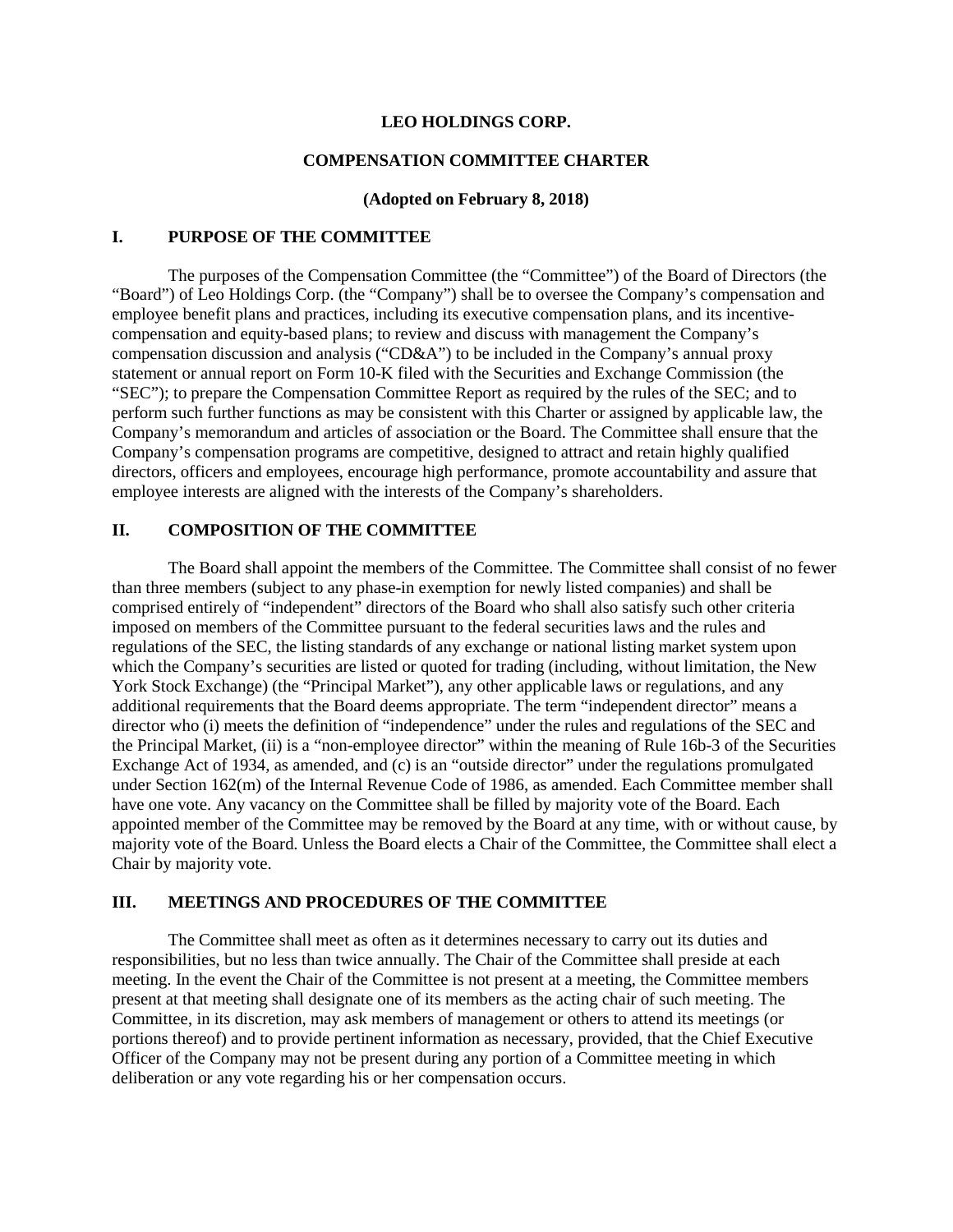A majority of the members of the Committee present in person or by means of a conference telephone or other communications equipment by means of which all persons participating in the meeting can hear each other shall constitute a quorum.

The Committee shall maintain minutes of its meetings and records relating to those meetings and shall report regularly to the Board on its activities, as appropriate.

## **IV. DUTIES AND RESPONSIBILITIES OF THE COMMITTEE**

### *A. Executive and Director Compensation*

The Committee shall have the following duties and responsibilities with respect to the Company's executive compensation plans:

a) To review at least annually the goals and objectives of the Company's executive compensation plans, and amend, or recommend that the Board amend, these goals and objectives if the Committee deems it appropriate.

b) To review at least annually the Company's executive compensation plans in light of the Company's goals and objectives with respect to such plans, and, if the Committee deems it appropriate, adopt, or recommend to the Board the adoption of, new, or the amendment of existing, executive compensation plans.

c) To evaluate annually the performance of the Chief Executive Officer in light of the goals and objectives of the Company's executive compensation plans, and, either as a Committee or together with the other independent directors (as directed by the Board), determine and approve the Chief Executive Officer's compensation level based on this evaluation. In determining the long-term incentive component of the Chief Executive Officer's compensation, the Committee shall consider factors as it determines relevant, which may include, for example, the Company's performance and relative shareholder return, the value of similar awards to chief executive officers of comparable companies, and the awards given to the Chief Executive Officer of the Company in past years. The Committee may discuss the Chief Executive Officer's compensation with the Board if it chooses to do so.

d) To evaluate annually the performance of the other executive officers of the Company in light of the goals and objectives of the Company's executive compensation plans, and either as a Committee or together with the other independent directors (as directed by the Board), determine and approve the compensation of such other executive officers. To the extent that long-term incentive compensation is a component of such executive officer's compensation, the Committee shall consider all relevant factors in determining the appropriate level of such compensation, including the factors applicable with respect to the Chief Executive Officer.

e) To evaluate annually the appropriate level of compensation for Board and Committee service by non-employee directors.

f) Review and recommend to the Board the adoption of or changes to the compensation of the Company's independent directors.

g) To review and approve any severance or termination arrangements to be made with any executive officer of the Company.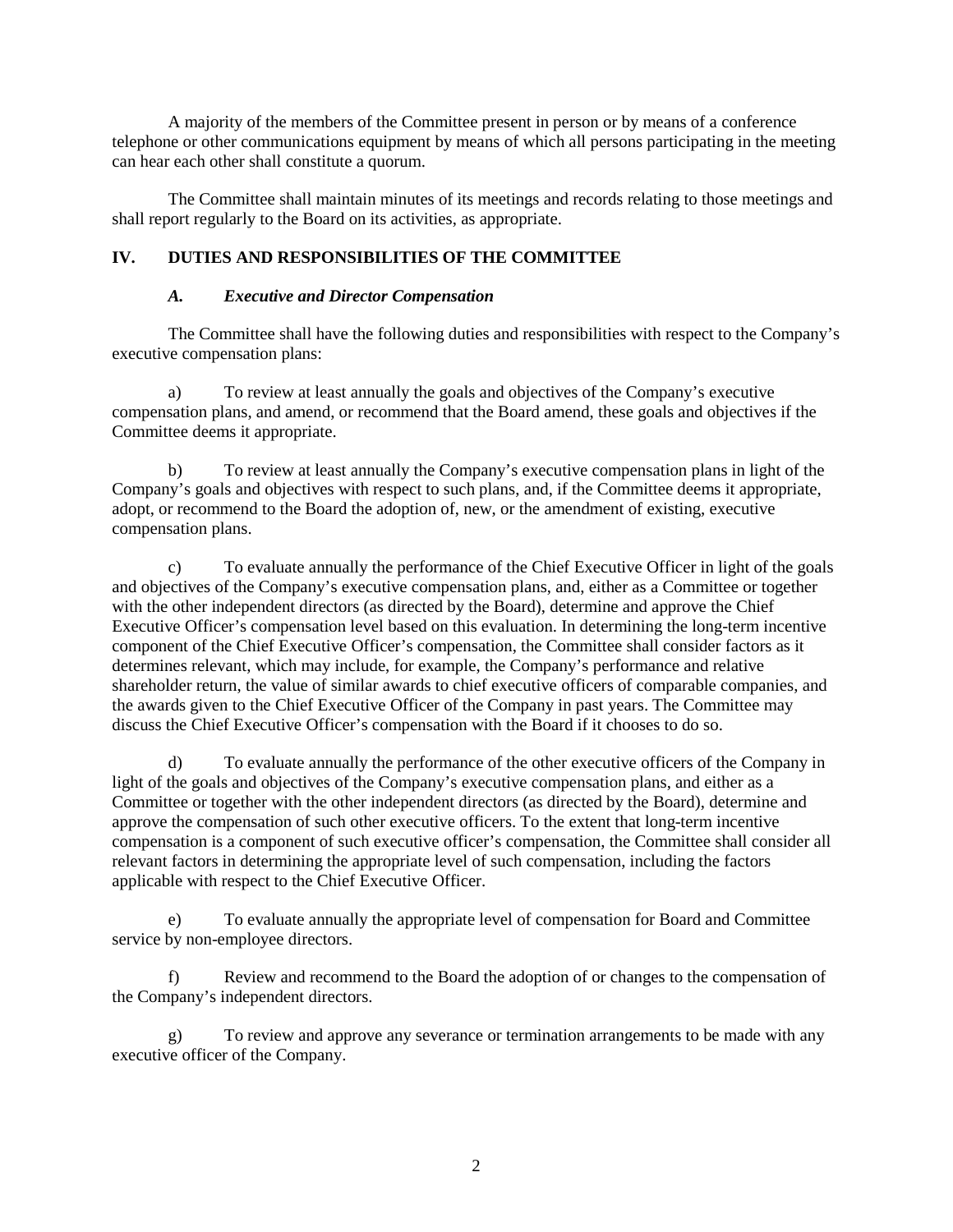h) To perform such duties and responsibilities as may be assigned to the Board or the Committee under the terms of any executive compensation plan.

i) To review perquisites or other personal benefits to the Company's executive officers and directors and recommend any changes to the Board.

j) To consider the results of the most recent shareholder advisory vote on executive compensation as required by Section 14A of the Securities Exchange Act of 1934, as amended (the "Exchange Act"), and, to the extent the Committee determines it appropriate to do so, take such results into consideration in connection with the review and approval of executive officer compensation.

k) To review and discuss with management the Company's CD&A, and based on that review and discussion, to recommend to the Board that the CD&A be included in the Company's annual proxy statement or annual report on Form 10-K.

l) To monitor the Company's compliance with the requirements under the Sarbanes-Oxley Act of 2002 relating to loans to directors and officers, and with all other applicable laws affecting employee compensation and benefits.

m) To review compensation arrangements for the Company's employees to evaluate whether incentive and other forms of pay encourage unnecessary or excessive risk taking, and review and discuss, at least annually, the relationship between risk management policies and practices, corporate strategy and the Company's compensation arrangements.

n) To the extent it deems necessary, review and approve the terms of any compensation "clawback" or similar policy or agreement between the Company and the Company's executive officers or other employees subject to Section 16 of the Exchange Act.

o) Review, recommend to the Board, and administer all plans that require "disinterested administration" under Rule 16b-3 under the Securities Exchange Act of 1934, as amended.

p) To prepare the Compensation Committee Report in accordance with the rules and regulations of the SEC for inclusion in the Company's annual proxy statement or annual report on Form  $10-K$ .

q) Retain (at the Company's expense) outside consultants and obtain assistance from members of management as the Committee deems appropriate in the exercise of its authority.

r) To perform such other functions as assigned by law, the Company's memorandum and articles of association or the Board.

s) Make reports and recommendations to the Board within the scope of its functions and advise the officers of the Company regarding various personnel matters as may be raised with the Committee.

t) Approve all special perquisites, special cash payments and other special compensation and benefit arrangements for the Company's executive officers.

Notwithstanding anything to the contrary in the foregoing, the Committee shall have sole discretion and authority with respect to any action regarding compensation payable to the Chief Executive Officer or other executive officers of the Company that the Committee intends to constitute "qualified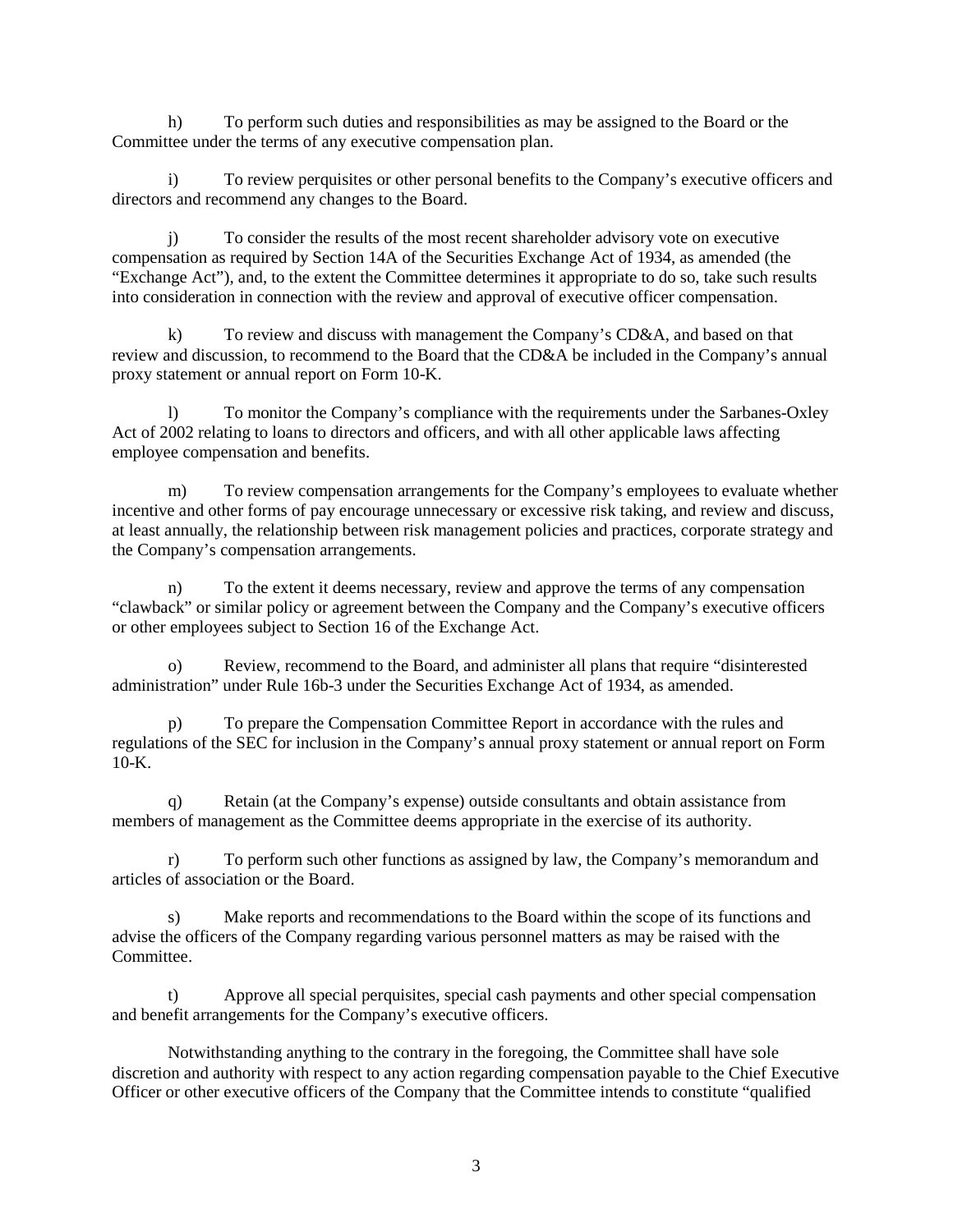performance-based compensation" for purposes of section 162(m) of the Internal Revenue Code of 1986, as amended and the Treasury Regulations promulgated thereunder.

## *B. General Compensation and Employee Benefit Plans*

The Committee shall have the following duties and responsibilities with respect to the Company's general compensation and employee benefit plans, including incentive-compensation and equity-based plans:

(a) To review at least annually the goals and objectives of the Company's general compensation plans and other employee benefit plans, including incentive-compensation and equitybased plans, and amend, or recommend that the Board amend, these goals and objectives if the Committee deems it appropriate.

(b) To review at least annually the Company's general compensation plans and other employee benefit plans, including incentive-compensation and equity-based plans, in light of the goals and objectives of these plans, and recommend that the Board amend these plans if the Committee deems it appropriate.

(c) To review all equity-compensation plans to be submitted for shareholder approval under the Principal Market listing standards, and to review and, in the Committee's sole discretion, approve all equity-compensation plans that are exempt from such shareholder approval requirement.

(d) Approve all special perquisites, special cash payments and other special compensation and benefit arrangements for the Company's employees.

(e) To perform such duties and responsibilities as may be assigned to the Board or the Committee under the terms of any compensation or other employee benefit plan, including any incentivecompensation or equity-based plan.

# **V. ROLE OF CHIEF EXECUTIVE OFFICER**

The Chief Executive Officer may make, and the Committee may consider, recommendations to the Committee regarding the Company's compensation and employee benefit plans and practices, including its executive compensation plans, its incentive-compensation and equity-based plans with respect to executive officers (other than the Chief Executive Officer) and the Company's director compensation arrangements. Any such member, members or subcommittee shall be subject to this Charter. The decisions of any such member, members or subcommittees to which authority is delegated under this paragraph shall be presented to the full Committee at its next regularly scheduled meeting.

# **VI. DELEGATION OF AUTHORITY**

The Committee may form subcommittees for any purpose that the Committee deems appropriate and may delegate to such subcommittees such power and authority as the Committee deems appropriate; *provided, however,* that no subcommittee shall consist of fewer than two members; and *provided further*  that the Committee shall not delegate to a subcommittee any power or authority required by any law, regulation or listing standard to be exercised by the Committee as a whole.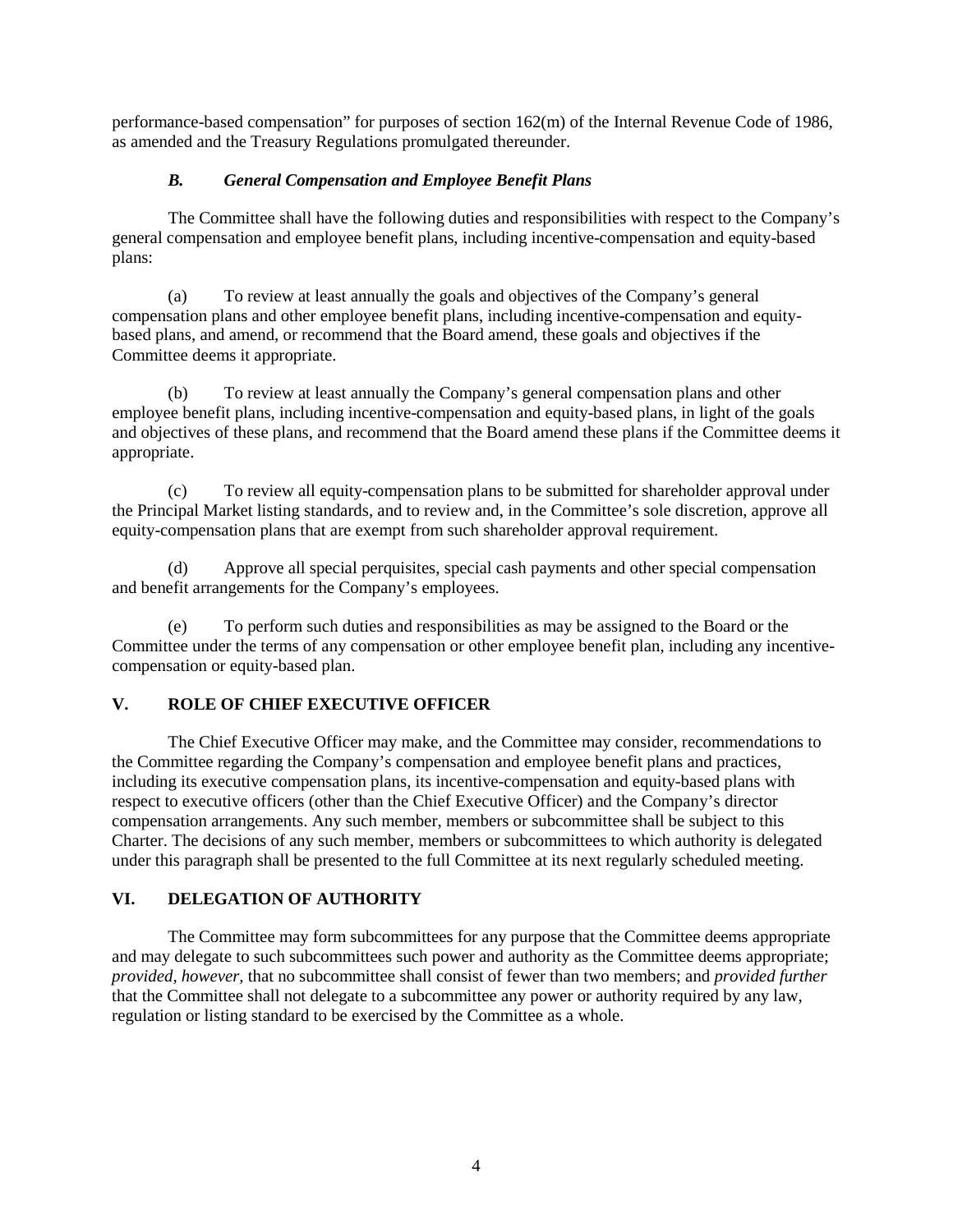### **VII. EVALUATION OF THE COMMITTEE**

The Committee shall, no less frequently than annually, evaluate its performance. In conducting this review, the Committee shall evaluate whether this Charter appropriately addresses the matters that are or should be within its scope and shall recommend such changes as it deems necessary or appropriate. The Committee shall address all matters that the Committee considers relevant to its performance, including at least the following: the adequacy, appropriateness and quality of the information and recommendations presented by the Committee to the Board, the manner in which they were discussed or debated, and whether the number and length of meetings of the Committee were adequate for the Committee to complete its work in a thorough and thoughtful manner.

The Committee shall deliver to the Board a report, which may be oral, setting forth the results of its evaluation, including any recommended amendments to this Charter and any recommended changes to the Company's or the Board's policies or procedures.

#### **VIII. INVESTIGATIONS AND STUDIES; OUTSIDE ADVISERS**

The Committee may conduct or authorize investigations into or studies of matters within the Committee's scope of responsibilities, and may, in its sole discretion, retain or obtain the advice of a compensation consultant, legal counsel or other adviser. The Committee shall be directly responsible for the appointment, compensation and oversight of the work of any compensation consultant, legal counsel or other adviser retained by the Committee, the expense of which shall be borne by the Company. The Committee may select a compensation consultant, legal counsel or other adviser to the Committee only after taking into consideration the following:

(a) The provision of other services to the Company by the person that employs the compensation consultant, legal counsel or other adviser;

(b) The amount of fees received from the Company by the person that employs the compensation consultant, legal counsel or other adviser, as a percentage of the total revenue of the person that employs the compensation consultant, legal counsel or other adviser;

(c) The policies and procedures of the person that employs the compensation consultant, legal counsel or other adviser that are designed to prevent conflicts of interest:

(d) Any business or personal relationship of the compensation consultant, legal counsel or other adviser with a member of the Committee;

(e) Any shares of the Company owned by the compensation consultant, legal counsel or other adviser; and

(f) Any business or personal relationship of the compensation consultant, legal counsel, other adviser or the person employing the adviser with an executive officer of the Company.

The Committee shall conduct the independence assessment with respect to any compensation consultant, legal counsel or other adviser that provides advice to the Committee, taking into consideration factors relevant to the adviser's independence from management specified in NYSE Listed Company Manual Section 303A.05(c)(iv), other than: (i) in-house legal counsel; and (ii) any compensation consultant, legal counsel or other adviser whose role is limited to the following activities for which no disclosure would be required under Item 407(e)(3)(iii) of Regulation S-K: consulting on any broad-based plan that does not discriminate in scope, terms, or operation, in favor of executive officers or directors of